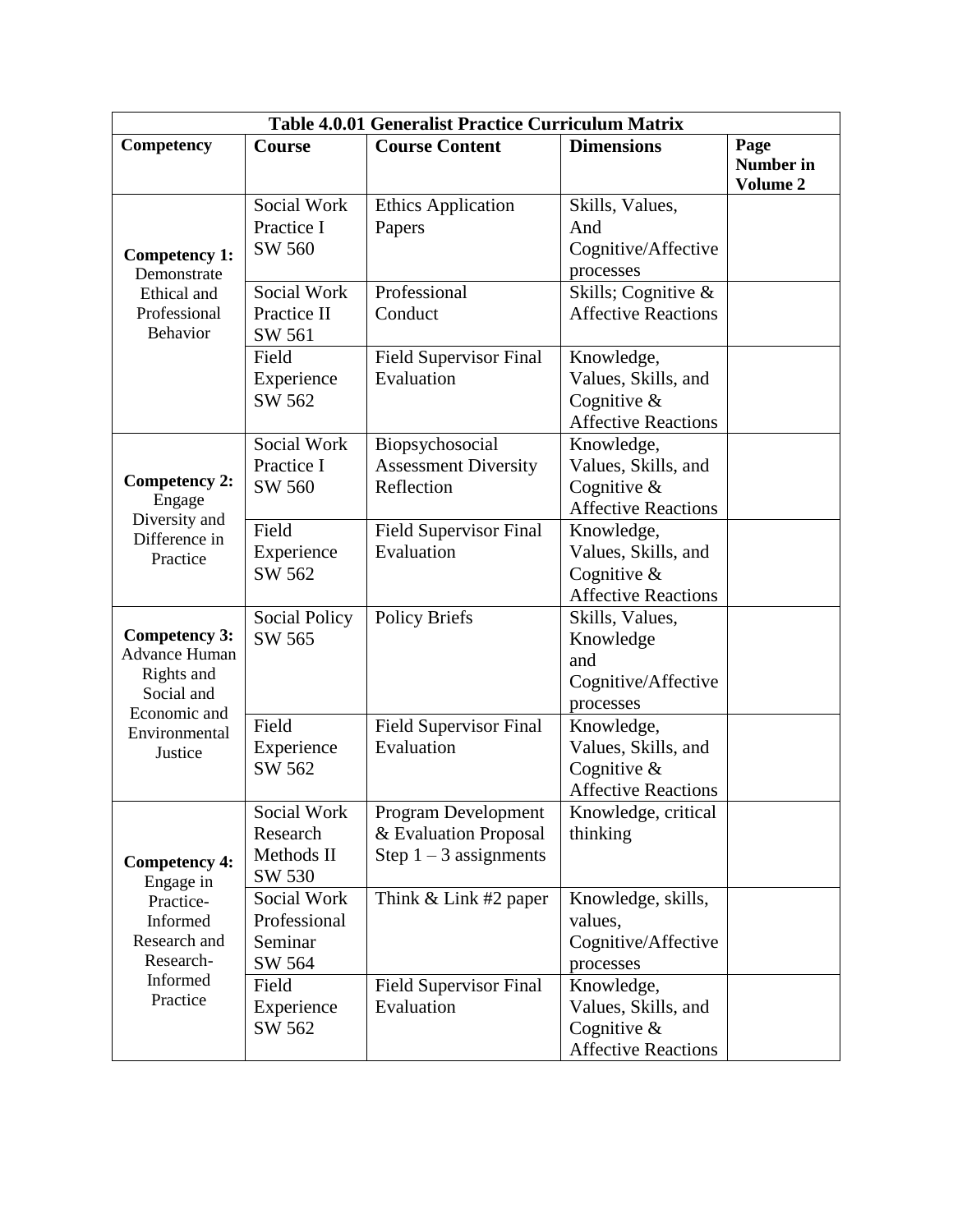|                                                             | Social Work          | Think $&$ Link #1 paper          | Knowledge, skills,          |  |
|-------------------------------------------------------------|----------------------|----------------------------------|-----------------------------|--|
|                                                             | Professional         |                                  | values,                     |  |
|                                                             | Seminar              |                                  | Cognitive/Affective         |  |
|                                                             | SW 564               |                                  | processes                   |  |
| <b>Competency 5:</b><br>Engage in<br><b>Policy Practice</b> |                      |                                  |                             |  |
|                                                             | <b>Social Policy</b> | <b>Oral Testimony</b>            | Skills, Values, and         |  |
|                                                             | SW565                |                                  | Knowledge                   |  |
|                                                             | Field                | <b>Field Supervisor Final</b>    | Knowledge,                  |  |
|                                                             | Experience           | Evaluation                       | Values, Skills, and         |  |
|                                                             | SW 562               |                                  | Cognitive $\&$              |  |
|                                                             |                      |                                  | <b>Affective Reactions</b>  |  |
|                                                             | Social Work          | Assessment & Service             | Knowledge; Skills;          |  |
|                                                             | Practice II          | Plan                             | Cognitive and               |  |
| <b>Competency 6:</b>                                        | SW 561               |                                  | <b>Affective Reactions</b>  |  |
| Engage with<br>Individuals,                                 | Macro Social         | <b>SWOC Analysis</b>             | Values and                  |  |
| Families,                                                   | Work Theory          |                                  | cognitive and               |  |
| Groups,                                                     | and Practice         |                                  | effective reactions         |  |
| Organizations,                                              | SW 568               |                                  |                             |  |
| and                                                         | Field                | Field Supervisor Final           | Knowledge,                  |  |
| Communities                                                 | Experience           | Evaluation                       | Values, Skills, and         |  |
|                                                             | SW 562               |                                  | Cognitive $\&$              |  |
|                                                             |                      |                                  | <b>Affective Reactions</b>  |  |
|                                                             | Social Work          | Biopsychosocial                  | Knowledge,                  |  |
| <b>Competency 7</b>                                         | Practice I SW        | Assessment                       | Values, Skills, and         |  |
| Assess                                                      | 560                  |                                  | Cognitive $\&$              |  |
| Individuals,                                                | <b>Macro Social</b>  |                                  | <b>Affective Reactions</b>  |  |
| Families,                                                   | Work Theory          | Organizational<br>Assessment and | Values and<br>cognitive and |  |
| Groups,                                                     | and Practice         | Strategic Plan                   | effective reactions         |  |
| Organization,                                               | SW 568               |                                  |                             |  |
| and                                                         | Field                | <b>Field Supervisor Final</b>    | Knowledge,                  |  |
| Communities                                                 | Experience           | Evaluation                       | Values, Skills, and         |  |
|                                                             | SW 562               |                                  | Cognitive $\&$              |  |
|                                                             |                      |                                  | <b>Affective Reactions</b>  |  |
|                                                             | Social Work          | Case note #3                     | Knowledge                   |  |
|                                                             | Practice II          |                                  |                             |  |
| <b>Competency 8:</b>                                        | SW 561               |                                  |                             |  |
| Intervene with                                              | Macro Social         | Community-based                  | Skills, Values,             |  |
| Individuals,                                                | Work Theory          | <b>Grant Writing Project</b>     | Knowledge                   |  |
| Families,<br>Groups,<br>Organizations,                      | and Practice         |                                  | and                         |  |
|                                                             | SW 568               |                                  | Cognitive/Affective         |  |
|                                                             |                      |                                  | processes                   |  |
| and                                                         | Field                | Field Supervisor Final           | Knowledge,                  |  |
| Communities                                                 | Experience           | Evaluation                       | Values, Skills, and         |  |
|                                                             | SW 562               |                                  | Cognitive $&$               |  |
|                                                             |                      |                                  | <b>Affective Reactions</b>  |  |